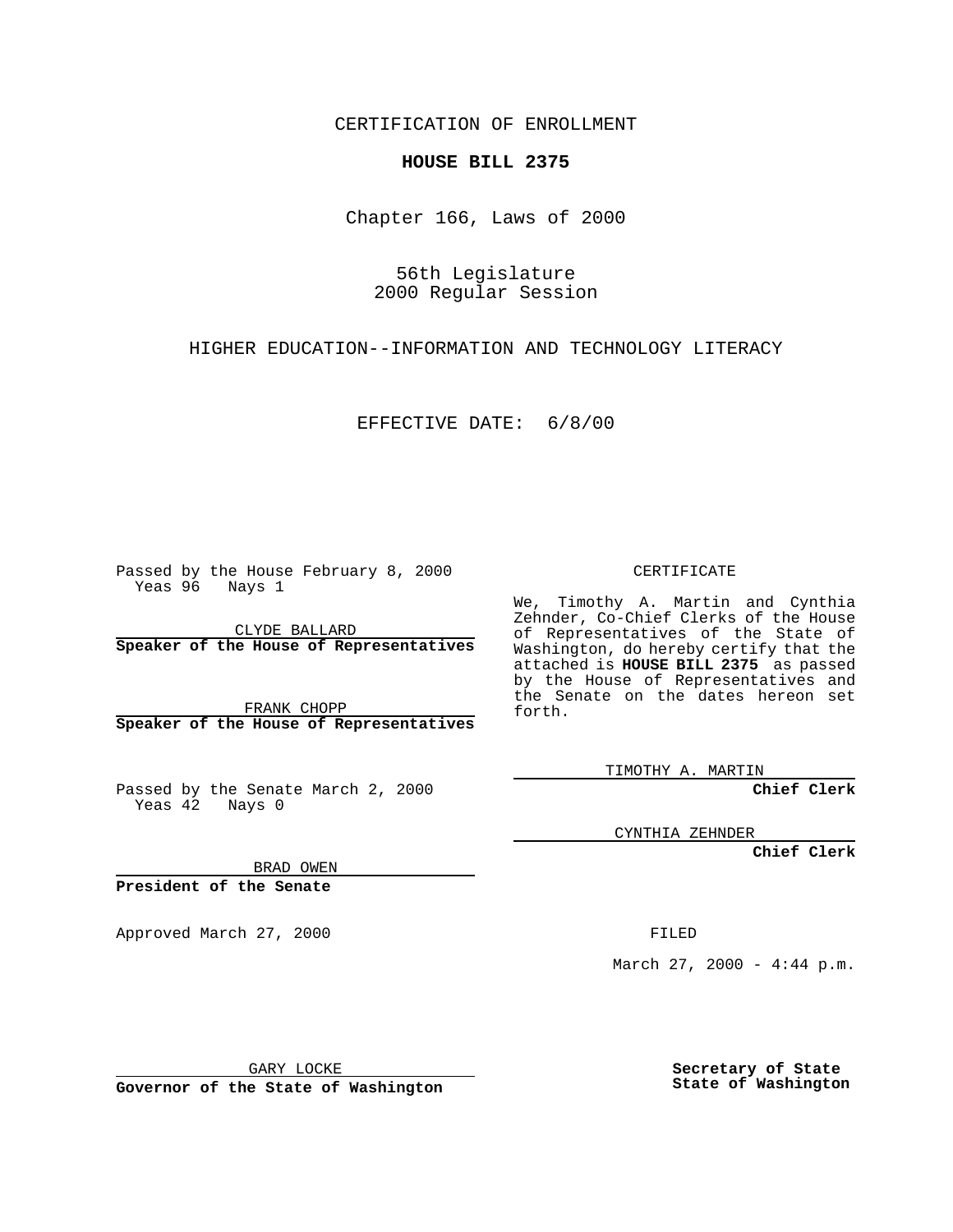## **HOUSE BILL 2375** \_\_\_\_\_\_\_\_\_\_\_\_\_\_\_\_\_\_\_\_\_\_\_\_\_\_\_\_\_\_\_\_\_\_\_\_\_\_\_\_\_\_\_\_\_\_\_

\_\_\_\_\_\_\_\_\_\_\_\_\_\_\_\_\_\_\_\_\_\_\_\_\_\_\_\_\_\_\_\_\_\_\_\_\_\_\_\_\_\_\_\_\_\_\_

Passed Legislature - 2000 Regular Session

**State of Washington 56th Legislature 2000 Regular Session By** Representatives Lantz, Esser, Carlson, Kenney, Dunn, O'Brien and Haigh

Read first time 01/12/2000. Referred to Committee on Higher Education.

 AN ACT Relating to information and technology literacy in higher education; adding a new section to chapter 28B.10 RCW; and creating a new section.

BE IT ENACTED BY THE LEGISLATURE OF THE STATE OF WASHINGTON:

 NEW SECTION. **Sec. 1.** The legislature finds that competence in information literacy and fluency in information technology are increasingly important in the workplace as well as in day-to-day activities. The legislature finds that to prepare students to meet the challenges of the work force and society, students must be able to effectively manage and apply information from a variety of sources. In addition, the legislature finds that institutions of higher education have the opportunity to provide students with a framework and approach to use information and technology effectively.

 NEW SECTION. **Sec. 2.** A new section is added to chapter 28B.10 RCW to read as follows:

 (1) Beginning in April 2000, representatives of the public baccalaureate institutions designated by the council of presidents, in consultation with representatives of the community and technical